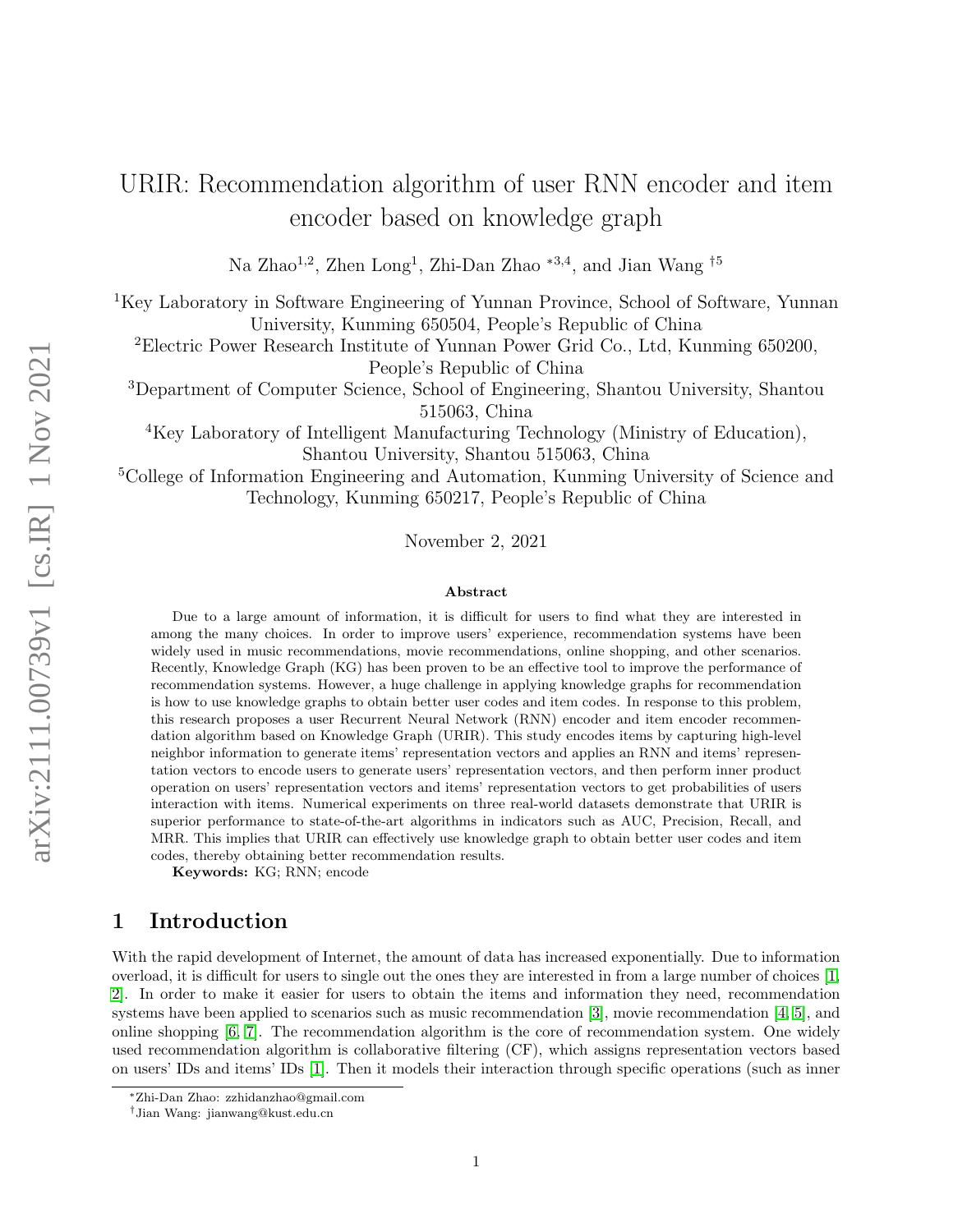product [\[8\]](#page-10-1) or neural network [\[9\]](#page-10-2)). In addition, methods based on CF are often plagued by the sparsity of users interaction with items and cold start problem. In order to solve these limitations, researchers usually turn to feature-rich scenarios, where the attributes of users and items are applied to compensate for the sparsity and improve performance of recommendation systems [\[10,](#page-10-3) [11,](#page-10-4) [12,](#page-10-5) [13\]](#page-10-6).

Some studies [\[14,](#page-10-7) [15,](#page-10-8) [16,](#page-10-9) [17,](#page-10-10) [18\]](#page-10-11) go further than simply using attribute: they point out that attributes are not isolated but connected, which forms knowledge graph (KG). Generally, KG is a heterogeneous graph, where nodes correspond to entities (item or attribute of item), and edges correspond to relationships. Compared with KG-free methods, combining KG into recommendation has three benefits [\[15\]](#page-10-8): (1) The rich semantic relevance between items in KG helps to explore their potential connections and improve the accuracy of results; (2) The various types of relationships in a KG help to reasonably expand users' interests and increase the diversity of recommended items; (3) KG connects the items that users likes and the items recommended to users, which brings interpretability to recommendation systems.

The recommendation algorithm based on knowledge graph is mainly considered from the following three aspects: a) Method based on graph neural network. It captures the high-level structure in graph and refines the embedding of users and items. For example, RippleNet [\[15\]](#page-10-8) spreads users' potential preferences in KG and explores their hierarchical interests. Wang et al. [\[18\]](#page-10-11) use a KG graph convolutional network (GCN [\[19\]](#page-10-12)), which is incorporated to generate high-level term connectivity features. KGAT [\[20\]](#page-10-13) explicitly models the highlevel connections by an end-to-end manner. b) Method based on embedding, which combines the entities and relationships of KG into a continuous vector space, and helps recommendation system by enhancing semantic representation. For example, DKN [\[21\]](#page-10-14) combines the semantic and knowledge-level representations of news, and incorporates KG representation into news recommendations. In addition, CKE [\[17\]](#page-10-10) combines CF module with structure, text and visual knowledge into a unified recommendation framework. c) Method based on path. It uses paths and related user-item pairs to explore the connection mode between items in KG. For example, MCRec [\[3\]](#page-9-2) learns the explicit representation of meta-paths in recommendation. In addition, it also considers meta-paths and the interactions between users and items. Compared with the method based on embedding, the method based on path develops KG structure more naturally and intuitively. RKGE [\[22\]](#page-10-15) and KPRN [\[23\]](#page-11-0) that needn't to design meta-paths automatically collect the paths between users and items, and use Recurrent Neural Network (RNN) to encode the paths.

However, the above algorithms have some problems such as the following: 1) users' representation vectors are obtained by simply coding in the methods based graph neural network and embedding, which may not be enough to encode users; 2) method based on embedding is more suitable for in-graph application, such as link prediction or KG completion, rather than recommendation algorithm; 3) method based on path relies heavily on meta-paths and ignores the topological structure of the connections between users and items, and only aggregates the impact of each path on user preferences in the final stage. In order to solve the abovementioned problems, this study propose a user RNN encoder and item encoder recommendation algorithm (URIR) based on knowledge graph. The algorithm aggregates and merges a fixed number of high-level neighborhood information with deviations when calculating the representation of a given entity in KG, and tries to encode users by an improved RNN and users' embeddings.

We apply URIR to three data sets: job (resume), ml (movie), and yelp (business). The experimental results show that URIR can obtain better recommendation results. Our contributions in this article are summarized as follows:

a) We propose URIR, which is an end-to-end framework for exploring user preferences. By expanding the neighborhood of each entity in KG, URIR can capture the user's high-level personal interests.

b) We conduct experiments on three recommendation scenarios, and the experimental results demonstrate the effectiveness of the URIR algorithm.

c) We use RNN to encode users to obtain better users' representation vectors. As far as we know, it's the first time that RNN has been used to encode users in KG's algorithms.

The remainder of this paper is organized as follows: In section [2,](#page-2-0) we specify the Item Encoding Layer [2.1,](#page-3-0) the User Encoding Layer [2.2,](#page-4-0) the Prediction Layer [2.3,](#page-4-1) the Model Optimization [2.4,](#page-4-2) and the Experimental Setup [2.5.](#page-5-0) In section [3,](#page-6-0) we conduct extensive experiments to evaluate the proposed method for URIR. Finally, in section [4,](#page-9-6) we discuss and conclude this work.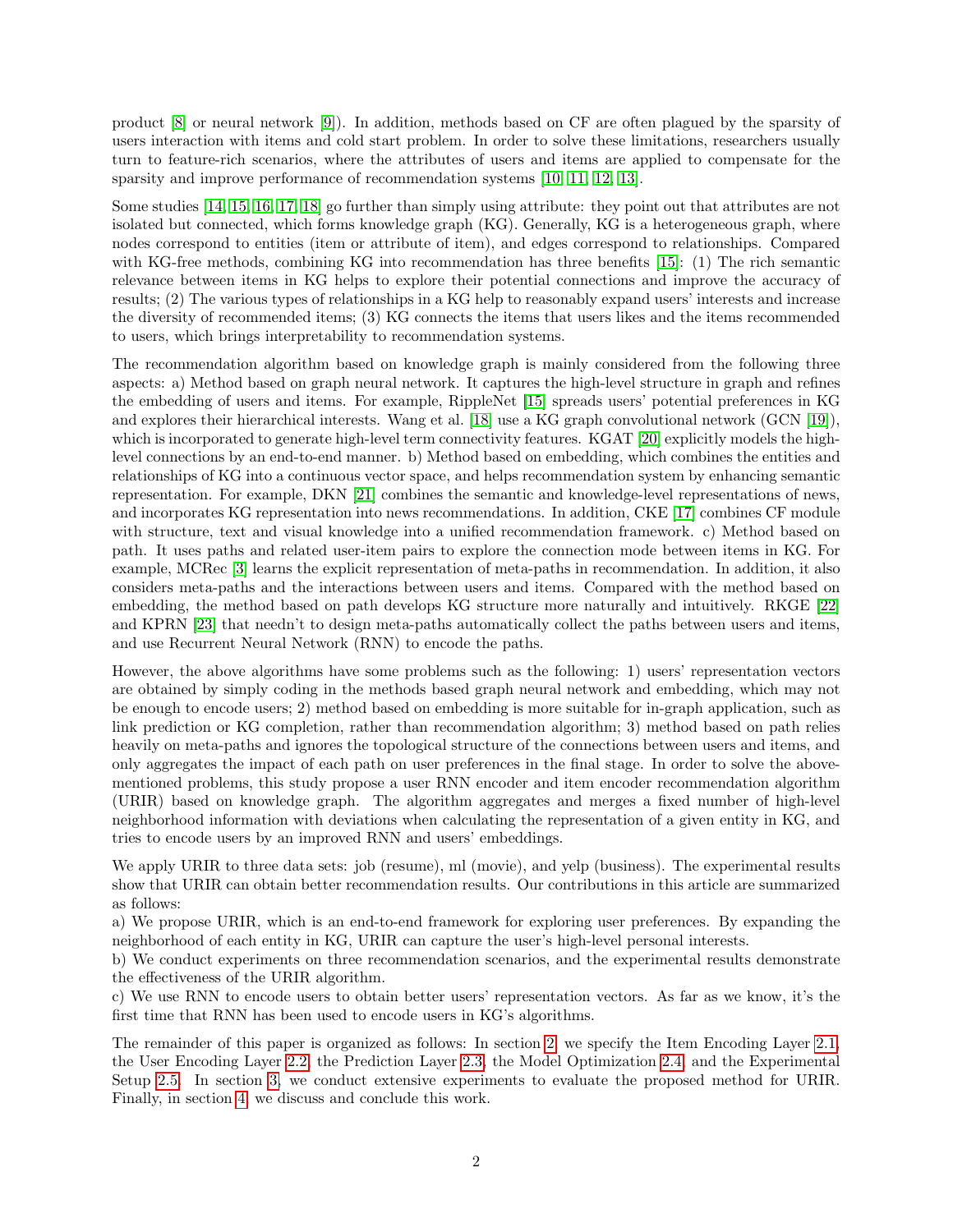## <span id="page-2-0"></span>2 Material and methods



<span id="page-2-2"></span>Figure 1: Model Framework

We first introduce the commonly used mathematical symbols in the text and their meanings. The detailed information is shown in Table [1.](#page-2-1) Additionally, the model framework is shown in Figure [1,](#page-2-2) which is mainly composed of 3 parts: 1) Item encoding layer [2.1,](#page-3-0) which responsible for encoding item  $v$  and generating item v's representation vector  $\hat{v}$ . 2) User encoding layer [2.2,](#page-4-0) which illustrate the coding process of user u and generate user u's representation vector **û**. 3) Prediction layer [2.3,](#page-4-1) it generate the probability  $\tilde{r}_{u,v}$  of the interaction between user  $u$  and item  $v$ .

<span id="page-2-1"></span>

|  | Table 1: Model symbol introduction |
|--|------------------------------------|
|  |                                    |

| <b>Notation</b>                      | Description                                                                                    |
|--------------------------------------|------------------------------------------------------------------------------------------------|
| $\mathcal{E}_v^l$                    | $v$ 's l-level neighbsor                                                                       |
| $S_v^l$                              | $v$ 's l-level triples                                                                         |
| (h,r,t)                              | KG's triples                                                                                   |
| $\pi_{(h,r,t)}$                      | $(h, r, t)$ weight                                                                             |
| $\tilde{\pi}_{(h,r,t)}$              | $(h, r, t)$ normalized weight                                                                  |
| $\mathbf{W}_*$                       | learnable parameter                                                                            |
| $\mathbf{b}_*$                       | learnable parameter                                                                            |
| $\mathbf{Z}_{*}$                     | hidden layer output                                                                            |
| $\mathbf{v}_l$                       | $v$ 's l-level neighbor vector                                                                 |
| $\hat{\mathbf{v}}$                   | $v$ 's representation vector                                                                   |
| L                                    | the order of the high-level neighbor                                                           |
| $\mathbf v$                          | $v$ 's embedding                                                                               |
| $H_u$                                | the set of the items that user $u$ has interacted with                                         |
| $r_{u,v}$                            | $r_{u,v} = 1$ represents that user u has interacted with item v, $r_{u,v} = 0$ represents that |
|                                      | user $u$ has not interacted with item $v$                                                      |
| û                                    | $u$ 's representation vector                                                                   |
| $\boldsymbol{n}$                     | the number of elements of $H_u$                                                                |
|                                      | the representation of the item in $H_u$                                                        |
| $\mathbf{v}_i^u$<br>$\mathbf{h}_i^u$ | $v_i^u$ 's RNN output                                                                          |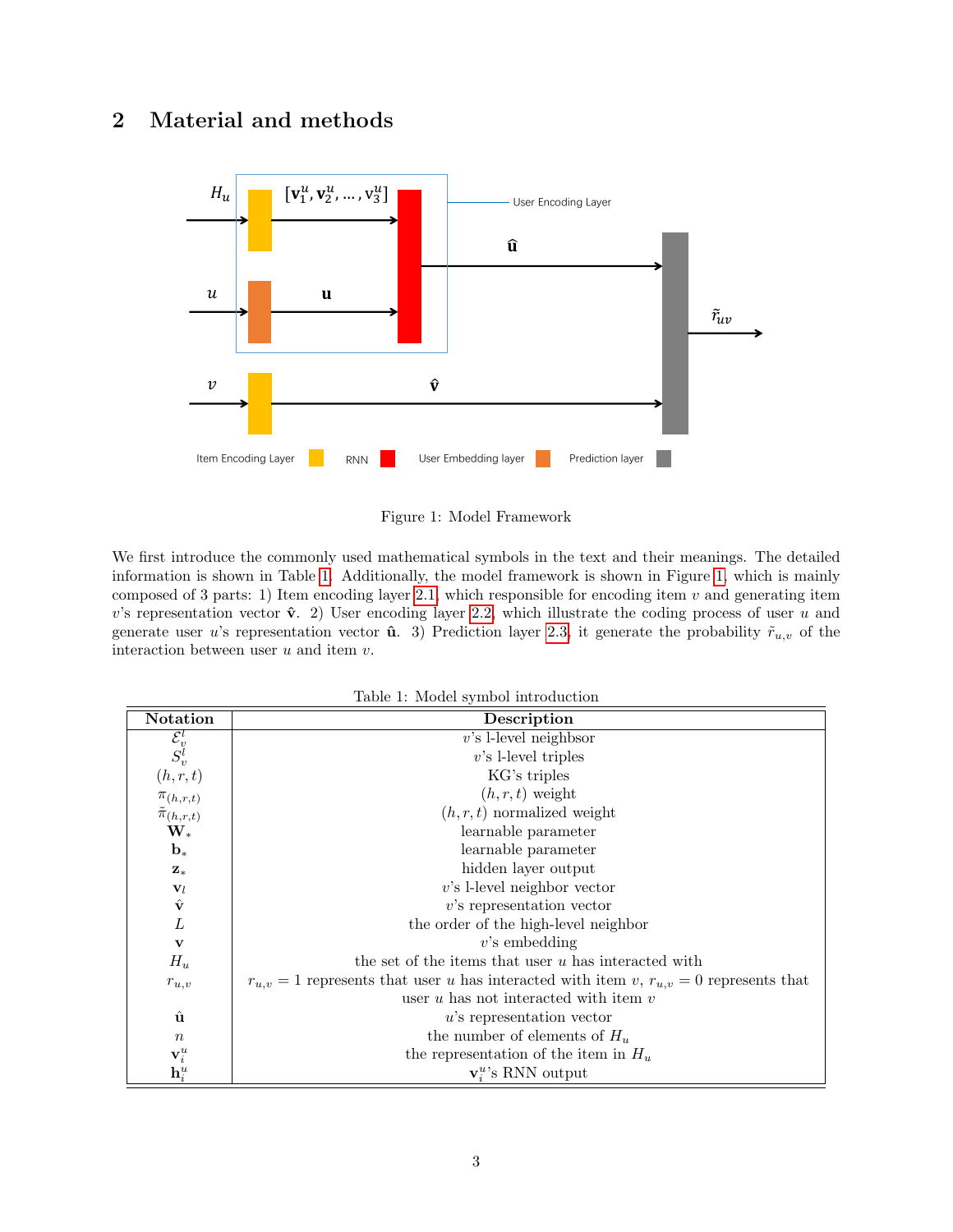#### <span id="page-3-0"></span>2.1 Item Encoding Layer

The purpose of item encoding layer is to capture the high-level information of item  $v$  in knowledge graph and generate a better item's representation vector. Here, item  $v$  captures high-level neighbor information through v's l-level neighbors  $(\mathcal{E}^l_v)$  and v's l-level triples  $(S_v^l)$ . As l increases, the elements in  $S_v^l$  increase exponentially. In order to reduce the calculation time, we collect  $k$  neighbors of each node. This method is a commonly used simple but effective strategy to reduce computational cost [\[15,](#page-10-8) [18\]](#page-10-11).

$$
\mathcal{E}_v^l = \{t | t \in \mathcal{G} \quad and \quad (h, r, t) \in S_v^l\} \quad l = 1, 2, 3, \dots \tag{1}
$$

$$
S_v^l = \{(h, r, t)|h \in \mathcal{E}_v^{l-1} \quad and \quad (h, r, t) \in \mathcal{G} \quad and \quad t \notin \mathcal{E}_v^j\} \quad l = 1, 2, 3, \dots \quad j < l \tag{2}
$$

$$
\mathcal{E}_v^0 = \{v\} \tag{3}
$$

We use triples in  $S_v^l$  to capture high-level neighbor information. Due to the different head entities and relationships in KG, each tail entity of  $S_v^l$  has different meanings and latent vector representations. For example, Forrest Gump and Cast Away have more in common in terms of their directors or casts, but are less similar if measured by genres or writers. As a result, we propose a knowledge-aware attentive embedding method to generate different attentive weights of the tail entity to reveal the different meanings, when it gets different head entities and relations.

$$
\mathbf{z}_0 = \mathbf{h} \oplus \mathbf{r} \oplus \mathbf{t} \tag{4}
$$

$$
\mathbf{z}_1 = \text{Relu}(\mathbf{W}_1 \mathbf{z}_0 + \mathbf{b}_1) \tag{5}
$$

$$
\mathbf{z}_2 = \text{Relu}(\mathbf{W}_2 \mathbf{z}_1 + \mathbf{b}_2) \tag{6}
$$

$$
\pi_{(h,r,t)} = \text{Relu}(\mathbf{W}_3 \mathbf{z}_2 + \mathbf{b}_3) \tag{7}
$$

$$
\tilde{\pi}_{(h,r,t)} = \frac{\exp(\pi_{(h,r,t)})}{\sum_{(h',r',t') \in S_v^l} \exp(\pi_{(h',r',t')})}
$$
(8)

where  $\tilde{\pi}_{(h,r,t)}$  is the normalized weight that generated from  $(h,r,t)$ ,  $\pi_{(h,r,t)}$  is the weight that generated from  $(h, r, t)$ , h is the embedding of h, r is the embedding of r, t is the embedding of t,  $W_*$  is the learnable parameter,  $\mathbf{b}_*$  is the learnable parameter,  $\oplus$  is the concatenation of vector.

Combine weights with corresponding tail entities to obtain high-level neighbor information, as shown in Eq. [9:](#page-3-1)

<span id="page-3-1"></span>
$$
\mathbf{v}_l = \sum_{(h',r',t') \in S_v^l} \tilde{\pi}_{(h',r',t')} \mathbf{t}' \tag{9}
$$

where  $v_l$  is the *l*-level neighbor information of item v. Because the item itself has vital information, the high-level neighbor information and the information of the item itself are combined to obtain the item' representation vector, as shown in Eq. [10:](#page-3-2)

<span id="page-3-2"></span>
$$
\hat{\mathbf{v}} = \frac{\sum_{i=1}^{L} \mathbf{v}_l + \mathbf{v}}{L+1}
$$
\n(10)

where  $\hat{\mathbf{v}}$  is the item v's representation vector, **v** is the embedding of item v.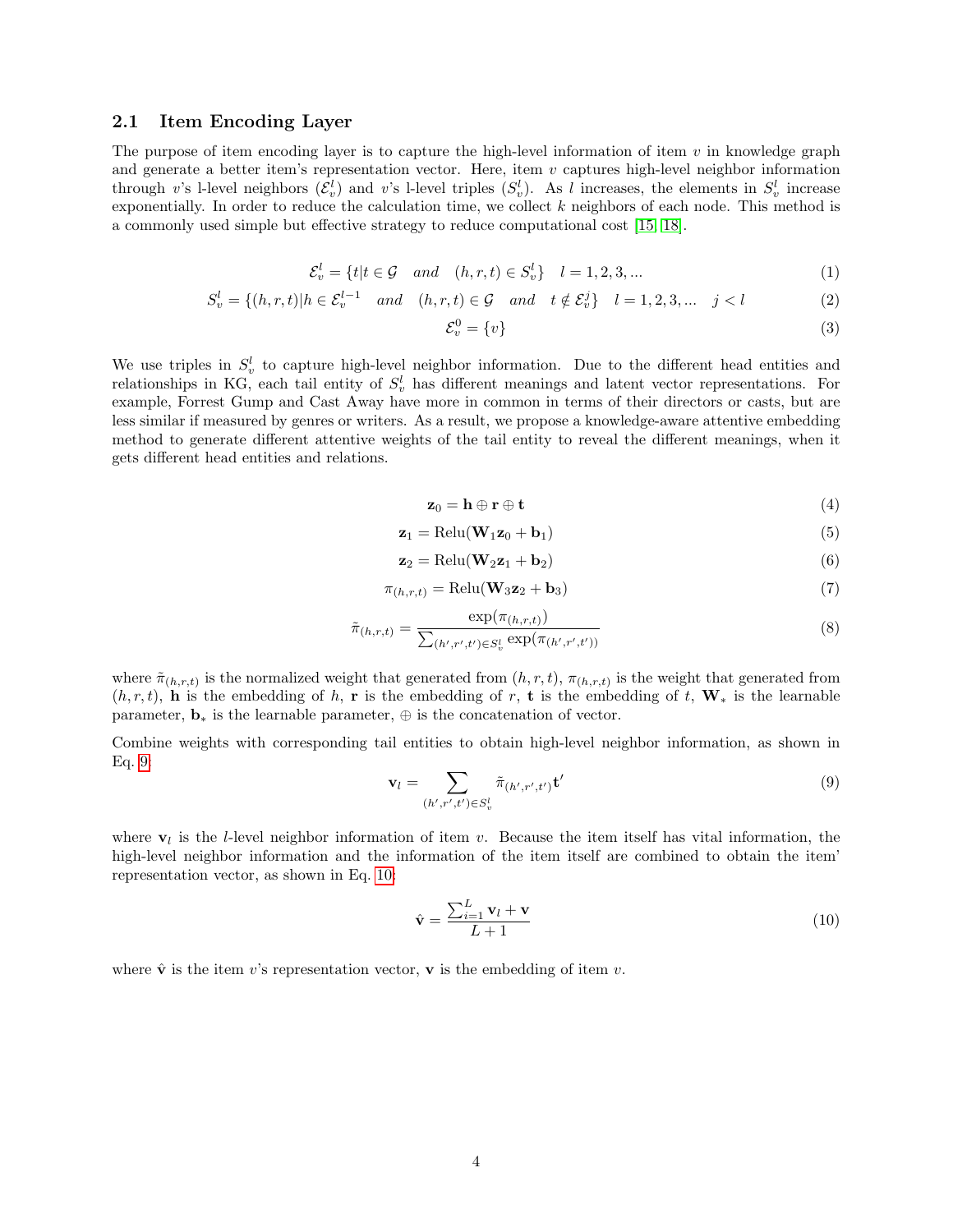#### <span id="page-4-0"></span>2.2 User Encoding Layer

The purpose of user encoding layer is to better encode users and generate better users' representation vectors. The user encoding layer consists of four parts: 1) item encoding layer: Input the items that the user has interacted with, and then generate the corresponding item's representation vector; 2) user embedding layer: Generate users' embedding vectors; 4) RNN layer: Input user's embedding vector and the representation vectors of the items in  $H_u$  to obtain the user u's representation vector.  $H_u$  represent the set of the items that user  $u$  has interacted with, as demonstrated in Eq. [11.](#page-4-3)

<span id="page-4-3"></span>
$$
H_u = \{v | r_{uv} = 1\} \tag{11}
$$

Item encoding layer were introduced in [2.1,](#page-3-0) and user embedding layer is actually to obtain users' embedding. In order to improve the performance of the URIR, we use an improved RNN model. The improved RNN model is introduced as follows. URIR takes the representation vector of the item in  $H_u$  as a word embedding vector and inputs them into the RNN. URIR considers the information carried by the user itself, that is, the user  $u$ 's embedding vector to encode user  $u$ . This is in line with daily habits. For example, two users have watched the same movie, but there is no guarantee that the movie they watch next time is the same. The RNN layer is represented by the following formulas for Eq. [12](#page-4-4) to [14:](#page-4-5)

<span id="page-4-4"></span>
$$
\hat{\mathbf{u}} = RNN([\mathbf{v}_1^u, \mathbf{v}_2^u, ..., \mathbf{v}_n^u], \mathbf{u})
$$
\n(12)

$$
\mathbf{h}_{i}^{u} = \text{ReLu}(\mathbf{W}\mathbf{v}_{i}^{u} + \mathbf{H}\mathbf{h}_{i-1}^{u} + \mathbf{U}\mathbf{u})
$$
\n(13)

<span id="page-4-5"></span>
$$
\hat{\mathbf{u}} = \mathbf{h}_n^u \tag{14}
$$

Where  $\hat{\mathbf{u}}$  is the user u's representation vector,  $[\mathbf{v}_1^u, \mathbf{v}_2^u, ..., \mathbf{v}_n^u]$  are the representation vectors of the items in  $H_u$ , **u** is the user u's embedding,  $h_0^u = 0$ . URIR takes  $h_n^u$  as the user u's representation vector, because it already contains the information previously entered.

#### <span id="page-4-1"></span>2.3 Prediction Layer

Prediction layer obtains the probability of interaction between u and v through inner product of  $\hat{u}$  and  $\hat{v}$ , and uses sigmoid function to control the probability to between 0 and 1, as shown in the following formula Eq. [15:](#page-4-6)

<span id="page-4-6"></span>
$$
\tilde{r}_{u,v} = \text{sigmoid}(\hat{\mathbf{u}}\hat{\mathbf{v}}^{\mathrm{T}})
$$
\n(15)

Where  $\tilde{r}_{u,v}$  is the predicted probability of interaction between user u and item v.

#### <span id="page-4-2"></span>2.4 Model Optimization

Objective function: According to the literature [\[9\]](#page-10-2), we treat top-K recommendation task as a binary classification problem, where 1 means that user has interacted with item, and 0 means that user has not interacted with item. In objective function, we use cross entropy as objective function, the formula is as follows Eq. [16:](#page-4-7)

<span id="page-4-7"></span>
$$
\mathcal{J} = \sum_{(u,v)\in\mathcal{D}_{train}} \text{BCELOSS}(\tilde{r}_{u,v}, r_{u,v}) + \lambda ||\mathcal{F}||_2^2 \tag{16}
$$

Where  $\lambda$  is L2 regularization coefficient, F are the parameters of the model, and  $\mathcal{D}_{train}$  is training set. We collect the items that have not been interacted with for each user as negative samples, and negative samples are collected according to the ratio of the number of positive samples to the number of negative samples of 4:1 in training set.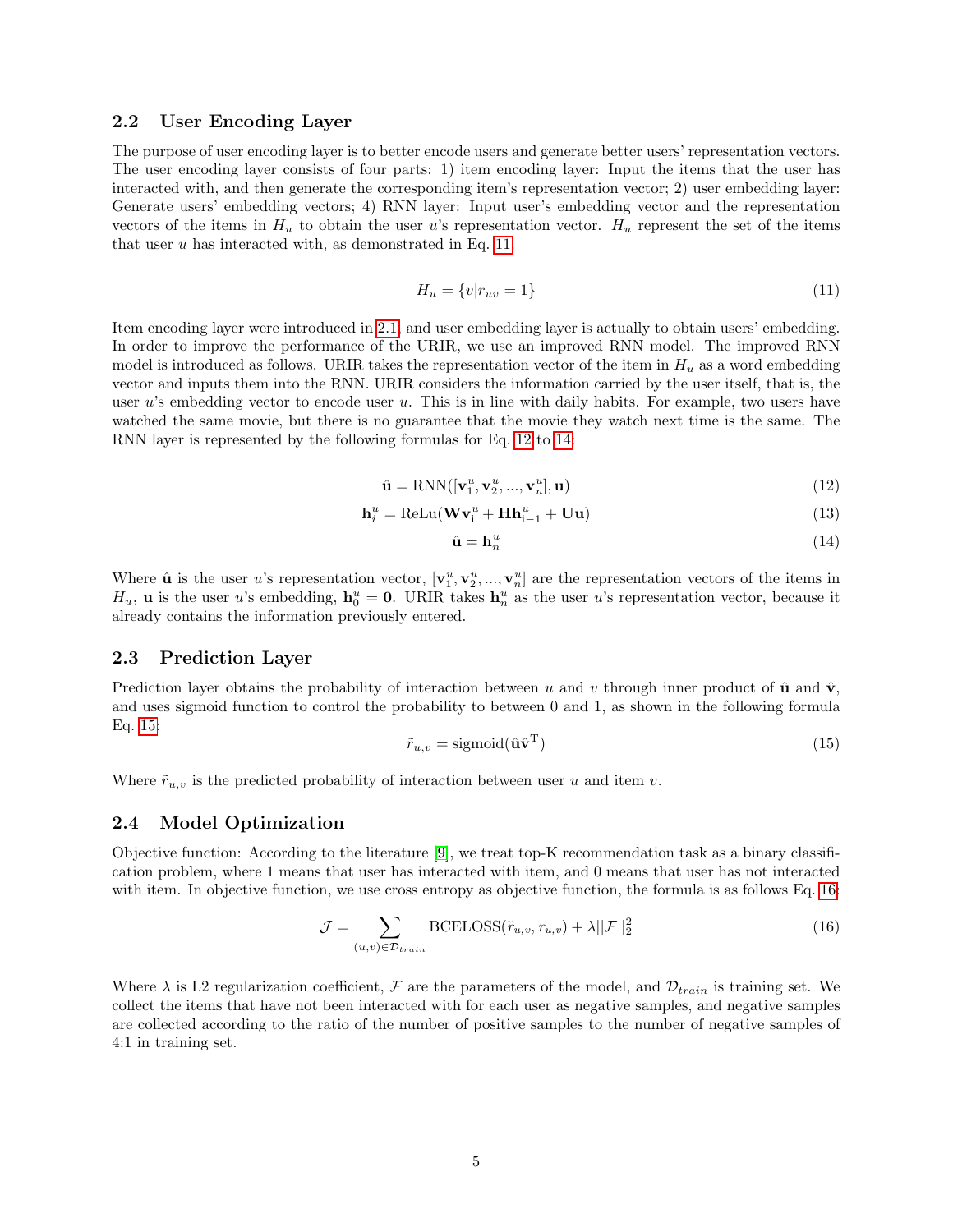#### <span id="page-5-0"></span>2.5 Experimental Setup

To verify the performance of algorithm URIR, We use three data sets: (1) Job data set describes some occupations that users have carried on; (2) Ml  $[22]$  is a data set widely used in movie recommendation; (3) Yelp [\[22\]](#page-10-15) records users ratings of some businesses. In order to better verify the performance of the model in solving the cold start problem, we limit the number of user interactions with items to less than 20 [\[20\]](#page-10-13). The attributes of the data sets are shown in Table [2.](#page-5-1) Users represents the number of users, items represents the number of items, relations represents the number of relation types, edges represents the number of edges, interactions represents the number of interactions, entities represents the number of entities (nodes).

| data set | users | items |          |       | relations edges interactions | entities |
|----------|-------|-------|----------|-------|------------------------------|----------|
| job      | 5967  | 85    |          | 360   | 13220                        | 194      |
| ml       | 943   | 1674  | 3        | 13202 | 12434                        | 6800     |
| velp     | 1936  | 11515 | $\Omega$ | 42875 | 18146                        | 12097    |

<span id="page-5-1"></span>Table 2: Data set attributes

Evaluation indicators: We use widely applied indicators to evaluate models' performance. For each user, we divide him\her history records according to the ratio of the number of items in the training set to the number of items in the test set of 7:3, and We collect negative samples according to the ratio of the number of positive samples to the number of negative samples of 4:1 in training set.

According to the literature [\[9,](#page-10-2) [23,](#page-11-0) [24\]](#page-11-1), in the test process, for each user, we randomly select 50 items that the user has not interacted with, and randomly select 1 item that has interacted with the user in test set. The recommended list is composed of these 51 items, and the 51 items are sorted to reduce test's complexity. In model training, we use AUC [\[25\]](#page-11-2) as an evaluation indicator to determine the best parameters. When evaluating model performance, we use Precision@K [\[25\]](#page-11-2), Recall@K [25] and MRR@K [25] as evaluation indicators. We calculate these indicators for each user, and calculate the average value when  $K = \{1, 2, \ldots\}$ 4, 5, 6, 8, 10}. Since situation does not recommend too many items in actual, we choose these values for K. Generally, higher values of these indicators indicate better performance. AUC characterizes the overall performance of recommendation algorithm and covers the performance of all different recommendation list lengths [\[25\]](#page-11-2). Therefore, we use AUC as an evaluation indicator during training.

In order to verify the effectiveness of URIR, we select state-of-the-art algorithms recently proposed for comparison. These algorithms are: NFM [\[26\]](#page-11-3), KPRN [\[23\]](#page-11-0), Wide&Deep [\[10\]](#page-10-3), RKGE [\[22\]](#page-10-15), RippleNet [\[15\]](#page-10-8), KGCN [\[18\]](#page-10-11). These algorithms were chosen because they are all influential algorithms based on knowledge graph, and some of the algorithm ideas have provided useful inspiration for us to propose the URIR algorithm.

Parameter settings: The optimal parameters of the above algorithms are set by experimental verification or the conclusions obtained of the original paper [\[26,](#page-11-3) [23,](#page-11-0) [10,](#page-10-3) [22,](#page-10-15) [15,](#page-10-8) [18\]](#page-10-11). For URIR, we use Adam as optimizer, and use mini-batch gradient descent algorithm. These methods are some commonly used optimization strategies  $[15, 20, 18]$  $[15, 20, 18]$  $[15, 20, 18]$ . In view of the influence of different hyperparameters the embedding dimension of entity d, the number of neighbors collected  $k$ , the order of the high-level neighbor  $L$  and the number of elements of  $H_u$  n, we also made a comprehensive comparison of the system. The learning rate, batch size, and L2 regularization coefficient are determined according to training time. The initialization parameters of the model are:  $d=4$ ,  $k=4$ ,  $L=2$ ,  $n=5$ . Hyperparameter adjustment sequence is d, L, k, n. The detailed comparison process and comparison results are introduced in Section [3.3.](#page-7-0) The default values of these parameters are shown in Table [3.](#page-5-2)

<span id="page-5-2"></span>Table 3: Parameter settings on each data set

|      |      | data set learning rate number of iterations $d \& L \quad n$ |    |      |  |          | batch size |
|------|------|--------------------------------------------------------------|----|------|--|----------|------------|
| job  | 0.02 |                                                              |    | 4 1  |  | 5 0.001  | 256        |
| ml   | 0.05 | 10                                                           | 64 | -16- |  | 5 0.0001 | 256        |
| yelp | 0.05 |                                                              | 64 | 16   |  | 5 0.0001 | 256        |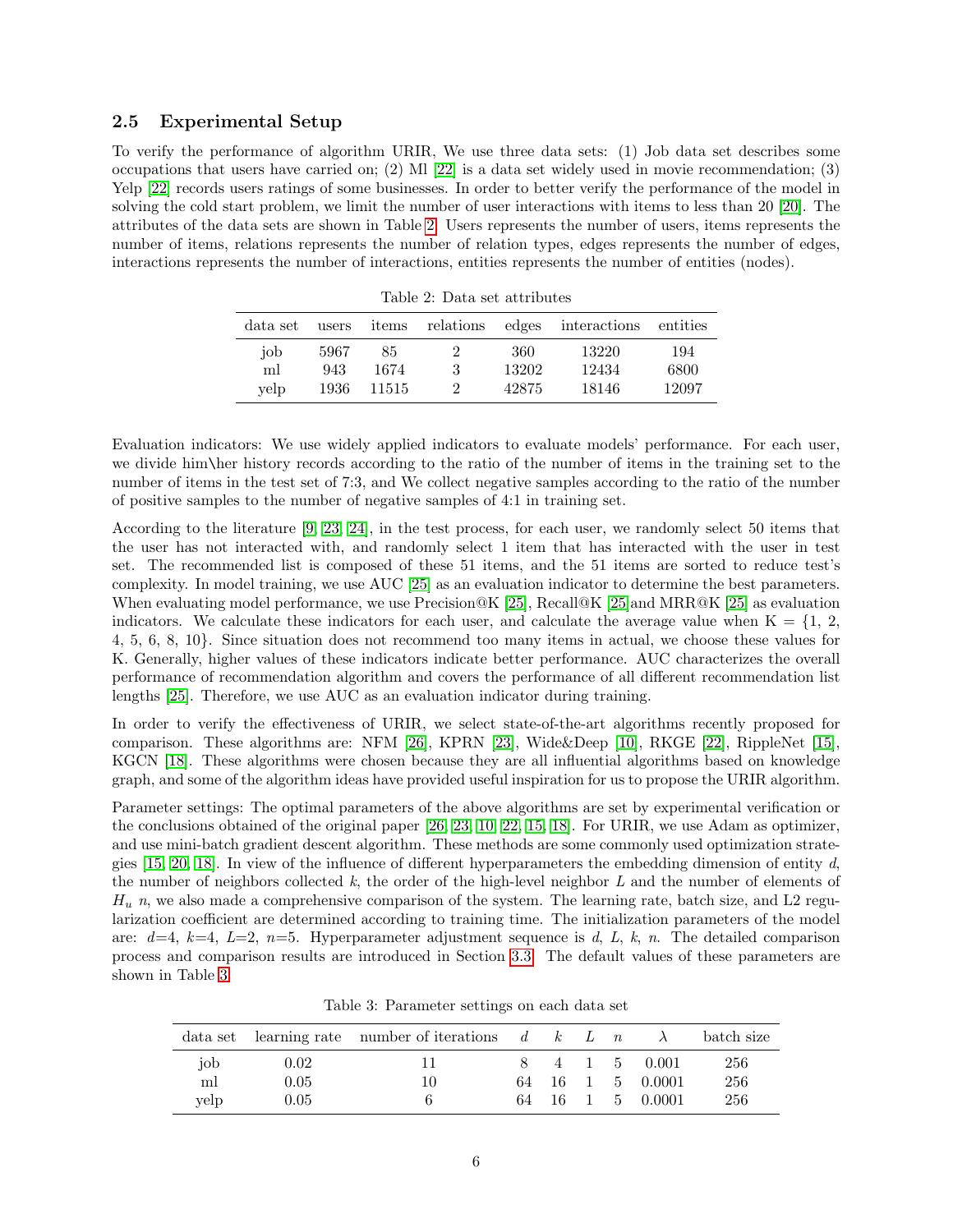### <span id="page-6-0"></span>3 Results

We conducted extensive experiments on three data sets to answer the following three questions: 1) Does the URIR model perform better than other advanced recommendation algorithms? 2) What is the impact of RNN on the performance of the URIR algorithm? 3) How does the hyperparameter affect the performance of the URIR?

#### 3.1 Performance of URIR

In order to fully understand the performance of the URIR algorithm, we compared the performance of the aforementioned eight different algorithms on three different data sets, and the results are shown in Figure [2.](#page-7-1) First of all, Figure [2](#page-7-1) (a), Figure [2](#page-7-1) (d) and Figure [2](#page-7-1) (g) display the variation trend of the Precision of different algorithms on three different data sets as K increases, respectively. All the algorithm result curves in Figure [2](#page-7-1) (a) show that as K increases, the overall Precision shows a downward trend. Although the URIR algorithm curve and other algorithm curves is getting closer, the performance of URIR is still better than other algorithms on the whole. For example, when  $K=\{1, 2, 4, 5, 6, 8, 10\}$ , compared with the best results of state-of-the-art algorithms, URIR increases by 26.9%, 36.9%, 5.5%, 1.7% and 0.0%, respectively. Additionally, compared with the worst case of these algorithms, when  $K=\{1, 2, 4, 5, 6, 8, 10\}$ , URIR increased by 147.5%, 190%, 28.9%, 9.6% and 0.9%, respectively. Compared with the average values of other models when  $K=\{1, 2, 4, 5, 6, 8, 10\}$ , URIR increased by 61.0%, 64.9%, 14.6%, 4.3% and 0.5%, respectively. Similarly, both the ml and yelp data sets show the same characteristics. This phenomenon is consistent with previous studies [\[15,](#page-10-8) [20,](#page-10-13) [18,](#page-10-11) [27\]](#page-11-4).

Secondly, Figure [2](#page-7-1) (b), Figure [2](#page-7-1) (e) and Figure [2](#page-7-1) (h) demonstrate the evolution trend of Recall and K of different algorithms on 3 different data sets. For example, Figure [2](#page-7-1) (b) shows that the Recall of different algorithms on the job data set shows an overall upward trend as K increases. Although the Recall of all algorithms shows a trend of increasing with K, the Recall value of the URIR algorithm is always higher than that of other methods.

Thirdly, Figure [2](#page-7-1) (c), Figure [2](#page-7-1) (f) and Figure [2](#page-7-1) (i) illustrate the changes in the MRR of different algorithms on three different data sets as K increases. Figure [2](#page-7-1) (c) shows the changing trend of MRR of different algorithms on the job data set. It is very interesting that we observe that all the curves in Figure [2](#page-7-1) (c) show an upward trend as K increases. At the same time, although all models have the same trend, the MRR value of the URIR algorithm has always been higher than other models. For example, when URIR is  $K=\{1,$ 2, 4, 5, 6, 8, 10}, compared with the best model, it is improved by 26.9%, 43.1%, 32.8%, 32.1% and 31.8%, respectively. Compared with the worst model when  $K=\{1, 2, 4, 5, 6, 8, 10\}$ , URIR increased by 147.5%, 168.4%, 114.1%, 100.8% and 100.0%, respectively. Compared with the average value of other models, When  $K=\{1, 2, 4, 5, 6, 8, 10\}$ , URIR increased by 61.0%, 74.1%, 56.9%, 53.9% and 53.0%, respectively.

In general, our experimental results show that compared with other models, URIR can better find items that users are interested in and put them at the top of the recommendation list. For example, if the user only requests to recommend fewer items, compared to other algorithms, URIR better meets the needs of users. In addition, as the value of K increases, the advantage of the URIR algorithm gradually becomes smaller. This is due to URIR put the items that users like at the top of the recommended list. As K increases, other algorithms also predict the items users like. In addition, when using ml data, the performance of URIR is not as good as the other two data. The possible factor is that there are enough interaction records between users and items of ml data. There is no need to use RNN to capture more information to encode users, which implies that the URIR algorithm is a useful attempt to solve the cold start problem of collaborative filtering recommendation algorithm.

#### 3.2 The impact of RNN

In order to generate a better user representation vector, the URIR model considers the introduction of RNN to encode users. Therefore, whether the use of RNN has an impact on user coding is an important issue. Here, we answer the above question by comparing the recommendation results of URIR and the URIR algorithm without the RNN (URIR-RNN). At this time, user u's representation vector is  $\hat{\mathbf{u}} = \mathbf{u} + \sum_{v \in H_u} \hat{\mathbf{v}}$ .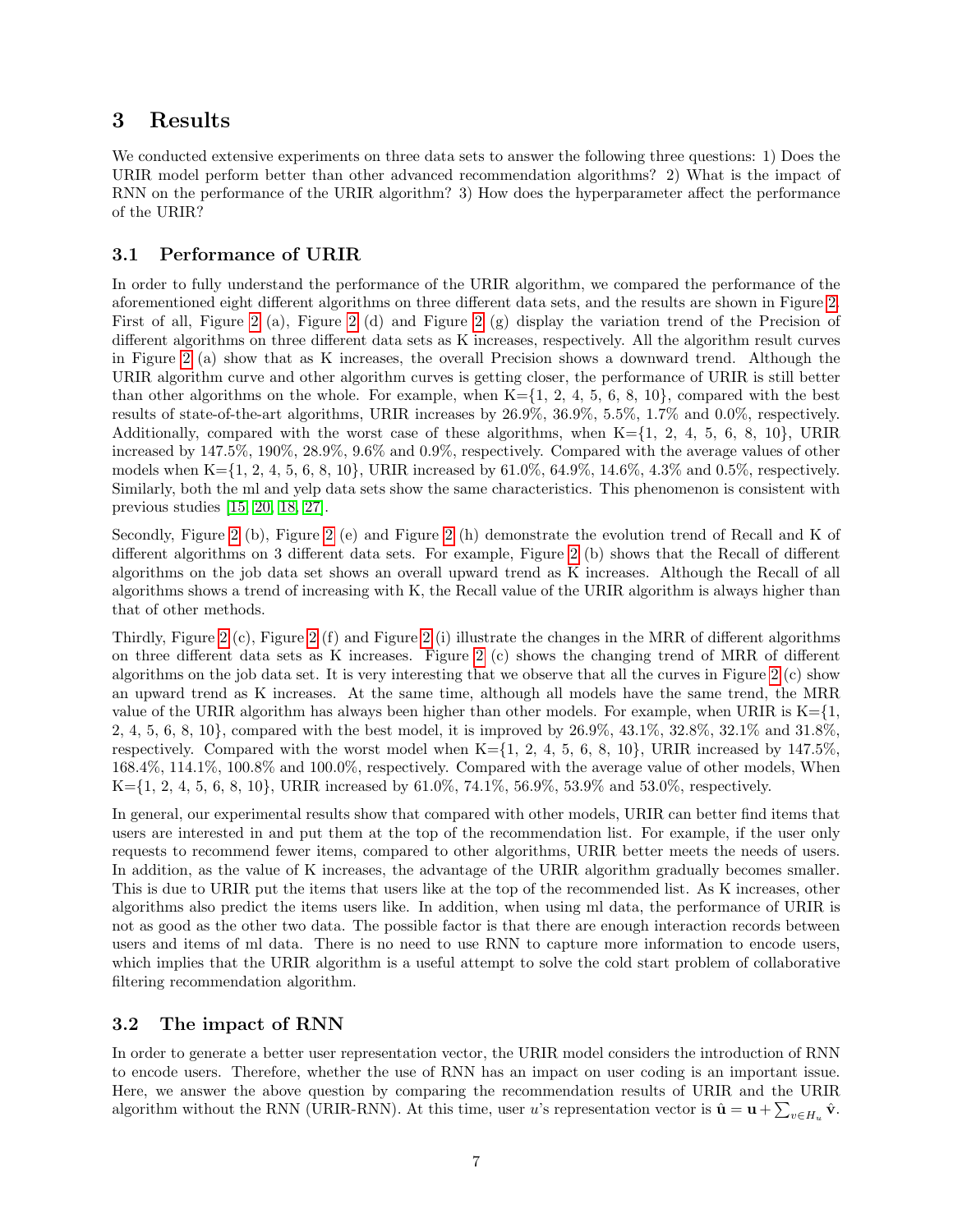

<span id="page-7-1"></span>Figure 2: URIR's performance on three data sets

The experimental results are shown in Table [4.](#page-7-2) The experimental results are shown in Table [4.](#page-7-2) The research results indicate that after the application of RNN user encoding, the AUC results of the two datasets job and ml of URIR have been significantly improved. Especially on the job data set, the AUC value of the URIR algorithm is about 0.84, and the AUC value of the URIR-RNN is about 0.75, an increase of up to 10%. This result verifies that the use of RNN proposed in URIR to encode users is very necessary and effective. On Yelp data, the reason why the AUC values of the two algorithms are not significantly different may be that there are many interaction records between users and items in the yelp data and the KG of yelp is so big that URIR-RNN can get enough auxiliary information from the KG. The result also reflects that the item encoder of the URIR algorithm effectively obtain auxiliary information from KG.

<span id="page-7-2"></span>Table 4: Comparison of AUC between URIR and URIR-RNN

| model             | job    | ml                                                             | yelp   |
|-------------------|--------|----------------------------------------------------------------|--------|
| URIR.<br>URIR-RNN | 0.8351 | 0.8544<br>$0.7544(-9.66\%)$ $0.8059(-5.68\%)$ $0.8072(0.41\%)$ | 0.8039 |

#### <span id="page-7-0"></span>3.3 Parameter Sensitivity

In order to better understand the role of different hyperparameters in the URIR algorithm, here we separately study the impact of these parameter changes on the performance of the URIR algorithm: the embedding dimension of entity d, the order of the high-level neighbor  $L$ , the number of neighbors collected k and the number of elements of  $H_u$  n.

Embedding dimension of entity  $d$ : The role of entity embedding dimension  $d$  in the knowledge graph is a general problem [\[15,](#page-10-8) [20,](#page-10-13) [18,](#page-10-11) [27\]](#page-11-4). Based on this assumption, we give the performance of d taking different values {4, 8, 16, 32, 64} in the URIR algorithm, and the experimental results are shown in table [5.](#page-8-0) We noticed that the performance of URIR increase with the d growing, and reach the best performance when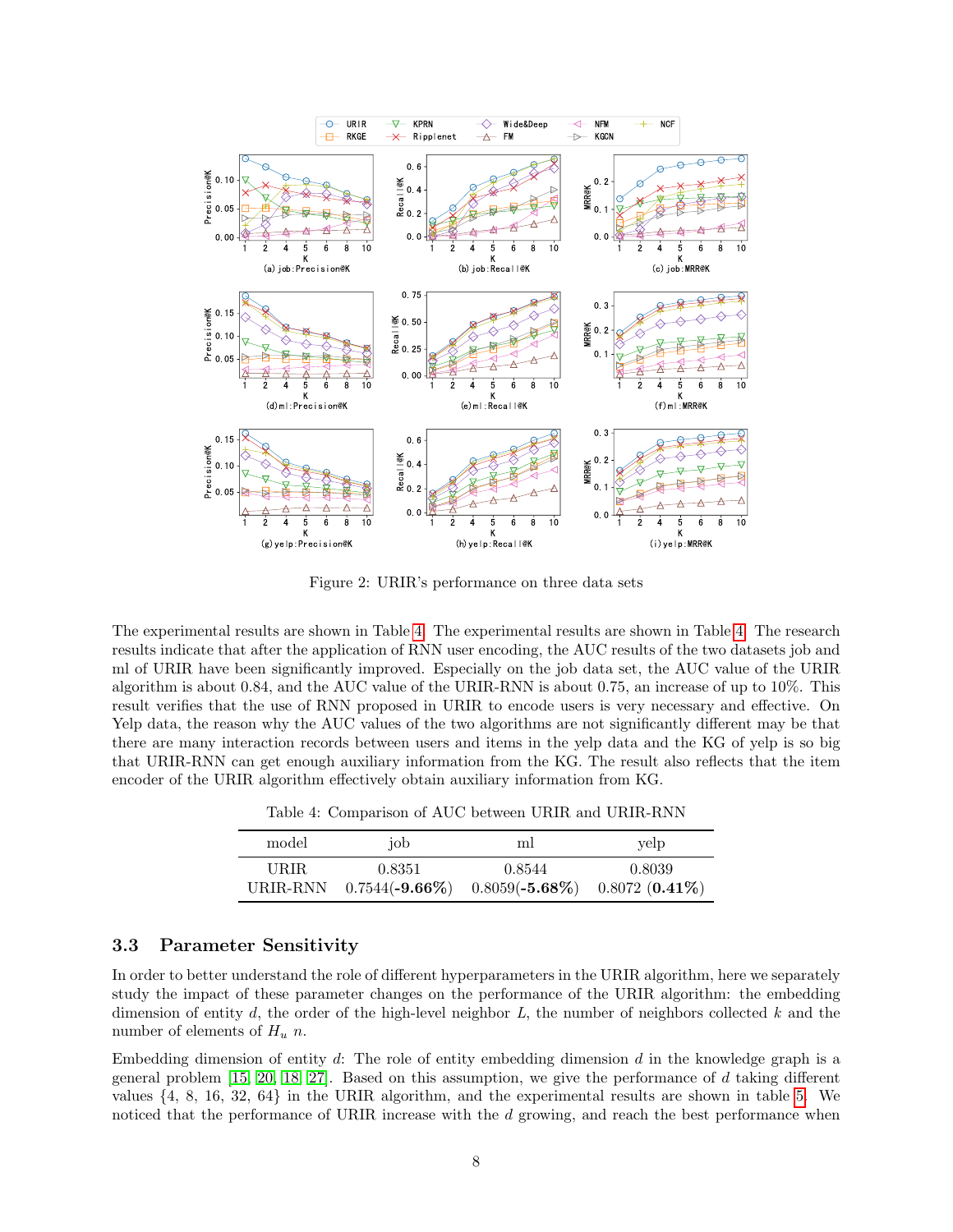<span id="page-8-0"></span>Table 5: Comparison of AUC for different d of URIR

| data set          | 4                | x                                  | 16.                                                                        | 32 | 64 |
|-------------------|------------------|------------------------------------|----------------------------------------------------------------------------|----|----|
| iob<br>ml<br>velp | 0.8160<br>0.7761 | 0.8031 0.8100 0.7879 0.7588 0.8039 | $0.8132$ $0.8248$ $0.8257$ $0.8292$<br>$0.7751$ $0.7805$ $0.7900$ $0.7967$ |    |    |

 $d$  reaches a certain value. This result implies that a larger embedding dimension  $d$  can significantly help to encode more useful information. However, with the further increase of d, the performance of some data sets decrease, such as job data sets. As shown in Table [2,](#page-5-1) the sparsity of the job graph is significantly smaller than the other two data of ml and yelp. Future research should focus on the influence of graph sparsity on the selection of embedding dimensions [\[18,](#page-10-11) [27\]](#page-11-4). This result indicates that too large embedding dimensions may cause the entity to be overrepresent and introduce noise, which affects the performance of the algorithm.

Table 6: Comparison of AUC for different L of URIR

<span id="page-8-1"></span>

| data set   |                  | '2               | 3                |                  |
|------------|------------------|------------------|------------------|------------------|
| iob        | 0.8351           | 0.8100           | 0.8049           | 0.7938           |
| ml<br>yelp | 0.8542<br>0.7991 | 0.8292<br>0.7967 | 0.8377<br>0.7830 | 0.8375<br>0.7789 |

The order of the high-level neighbor L: We studied the impact of the order of the high-level neighbor L on URIR. The results are shown in Table [6.](#page-8-1) The experimental results show that when  $L = 1$ , the AUC value reaches the highest value in all three data sets. This phenomenon is in line with our intuition. Because as  $L$  gets larger, the less node information the project  $v$  can obtain. However, the correlation between further nodes and v will not be very high, but some noise is transmitted to item v's representation vector. Another reason is the role of the RNN encoder. Because URIR-RNN's L is not always one.

Table 7: Comparison of AUC for different k of URIR

<span id="page-8-2"></span>

| data set | 2      | 4      | ×      | 16       |
|----------|--------|--------|--------|----------|
| job      | 0.8231 | 0.8351 | 0.8181 | 0.0.8193 |
| ml       | 0.8429 | 0.8542 | 0.8523 | 0.8544   |
| velp     | 0.7755 | 0.7991 | 0.8032 | 0.8039   |

The number of neighbors collected k: The influence of the number of neighbors on the effect of the algorithm is a hot research issue [\[15,](#page-10-8) [18,](#page-10-11) [27\]](#page-11-4). In this section, we study the influence of the number of neighbors on the recommendation based on the KG by changing the number of neighbors collected k. The results are shown in the table [7.](#page-8-2) The experimental results clearly show that as the number of neighbors k increases, the AUC value also increases. This is because the small k does not have enough capacity to merge neighborhood information. However, it is observed that the AUC value in the job data set becomes smaller. This may be similar to the reason for the dimension d, that is, the job data set is too sparse, and increasing the value of k cannot obtain enough domain information, but as k increases, it brings noise .

Table 8: Comparison of AUC for different  $n$  of URIR

<span id="page-8-3"></span>

| data set | 5.     | 10     | 15     | 20     |
|----------|--------|--------|--------|--------|
| iob      | 0.8351 | 0.8341 | 0.8341 | 0.8341 |
| ml       | 0.8544 | 0.8488 | 0.8472 | 0.8472 |
| yelp     | 0.8039 | 0.8037 | 0.8038 | 0.8038 |

The number of elements of  $H_u$  n: We studied the impact of the number of elements of  $H_u$  n. The results are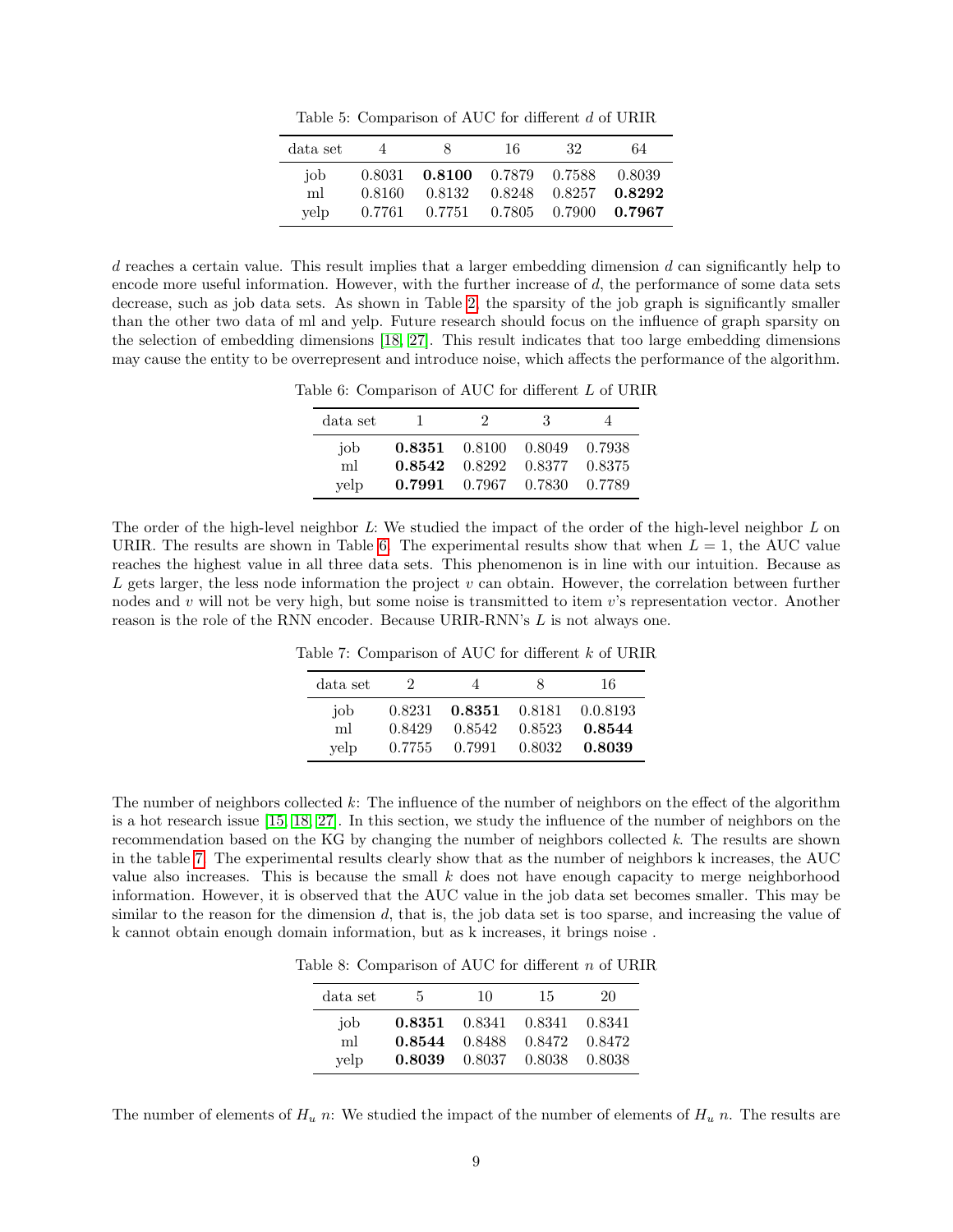shown in Table [8.](#page-8-3) When  $n=5$ , AUC is the highest. This is not difficult to understand. Because we speculate people's preferences from a few things. For example, if a user has watched four movies that a actor stars, we can infer that the user likes the actor. However, the user not only watched these movies, but also watched a certain director's movie. The actor also star the movie. We may also think that the user like the director and recommend the director's movie. However, the user only likes the actor and does not like the director in actual. In other words, an appropriate n can help the model understand the user's preferences. But an excessively large n makes the model misunderstand the user's preferences.

### <span id="page-9-6"></span>4 Discussion and conclusion

This paper proposes a recommendation algorithm for user RNN encoder and item encoder based on knowledge graph, which integrates the structured information of knowledge graph into the algorithm. The RNN encoder helps to understand users' preferences, and the item encoder helps to mine v's high-level information. These are beneficial to the generation of better users' representation vectors and items' representation vectors, make full use of knowledge graphs, and solve the limitations of the three methods. URIR effectively alleviates the sparsity problem and improves the accuracy of recommendation systems. Experiments were carried out on 3 real-world data sets. we use AUC, Precision, Recall and MRR as the evaluation indicators of the models. URIR was compared with FM, NFM [\[26\]](#page-11-3), KPRN [\[23\]](#page-11-0), Wide&Deep [\[10\]](#page-10-3), RKGE [\[22\]](#page-10-15), RippleNet [\[15\]](#page-10-8), KGCN [\[18\]](#page-10-11). Our experiment results demonstrate that URIR is generally better than the advanced algorithm on three data sets, can provide users with more accurate recommendation results, and has strong flexibility in fusing heterogeneous data. Good performance in AUC, Precision and Recall shows that it can be applied to classification tasks or tasks where users rate items. Achieving better performance in MRR indicates that it can be applied to the task of sorting items.

The URIR algorithm understands users' preferences through users' historical behaviors, which is very dependent on whether the historical behaviors collected contain all preferences and contains redundant information. Future work should focus on how to improve the sampling strategy and user encoding layer to generate better users' representation vectors. In addition, future recommendation methods based on knowledge graphs should include specific network details, including user rating deviations and rating features [\[13\]](#page-10-6), network node degrees and H-index [\[28\]](#page-11-5), and hypernetwork loop structure [\[29\]](#page-11-6) etc.

# References

- <span id="page-9-0"></span>[1] Linyuan Lü, Matúš Medo, Chi Ho Yeung, Yi-Cheng Zhang, Zi-Ke Zhang, and Tao Zhou. Recommender systems. Physics Reports, 519(1):1–49, 2012.
- <span id="page-9-1"></span>[2] Qingyu Guo, Fuzhen Zhuang, Chuan Qin, Hengshu Zhu, Xing Xie, Hui Xiong, and Qing He. A survey on knowledge graph-based recommender systems. IEEE Transactions on Knowledge and Data Engineering, 2020.
- <span id="page-9-2"></span>[3] Binbin Hu, Chuan Shi, Wayne Xin Zhao, and Philip S. Yu. Leveraging meta-path based context for top- n recommendation with a neural co-attention model. In Proceedings of the 24th ACM SIGKDD International Conference on Knowledge Discovery Gamp; Data Mining, KDD '18, page 1531–1540, New York, NY, USA, 2018. Association for Computing Machinery.
- <span id="page-9-3"></span>[4] Chao Wang, Hengshu Zhu, Chen Zhu, Chuan Qin, and Hui Xiong. Setrank: A setwise bayesian approach for collaborative ranking from implicit feedback. In Proceedings of the AAAI Conference on Artificial Intelligence, number 04, pages 6127–6136, 2020.
- <span id="page-9-4"></span>[5] Fuzhen Zhuang, Zhiqiang Zhang, Mingda Qian, Chuan Shi, Xing Xie, and Qing He. Representation learning via dual-autoencoder for recommendation. Neural Networks, 90:83–89, 2017.
- <span id="page-9-5"></span>[6] Jiayu Han, Lei Zheng, Yuanbo Xu, Bangzuo Zhang, Fuzhen Zhuang, S Yu Philip, and Wanli Zuo. Adaptive deep modeling of users and items using side information for recommendation. IEEE transactions on neural networks and learning systems, 31(3):737–748, 2019.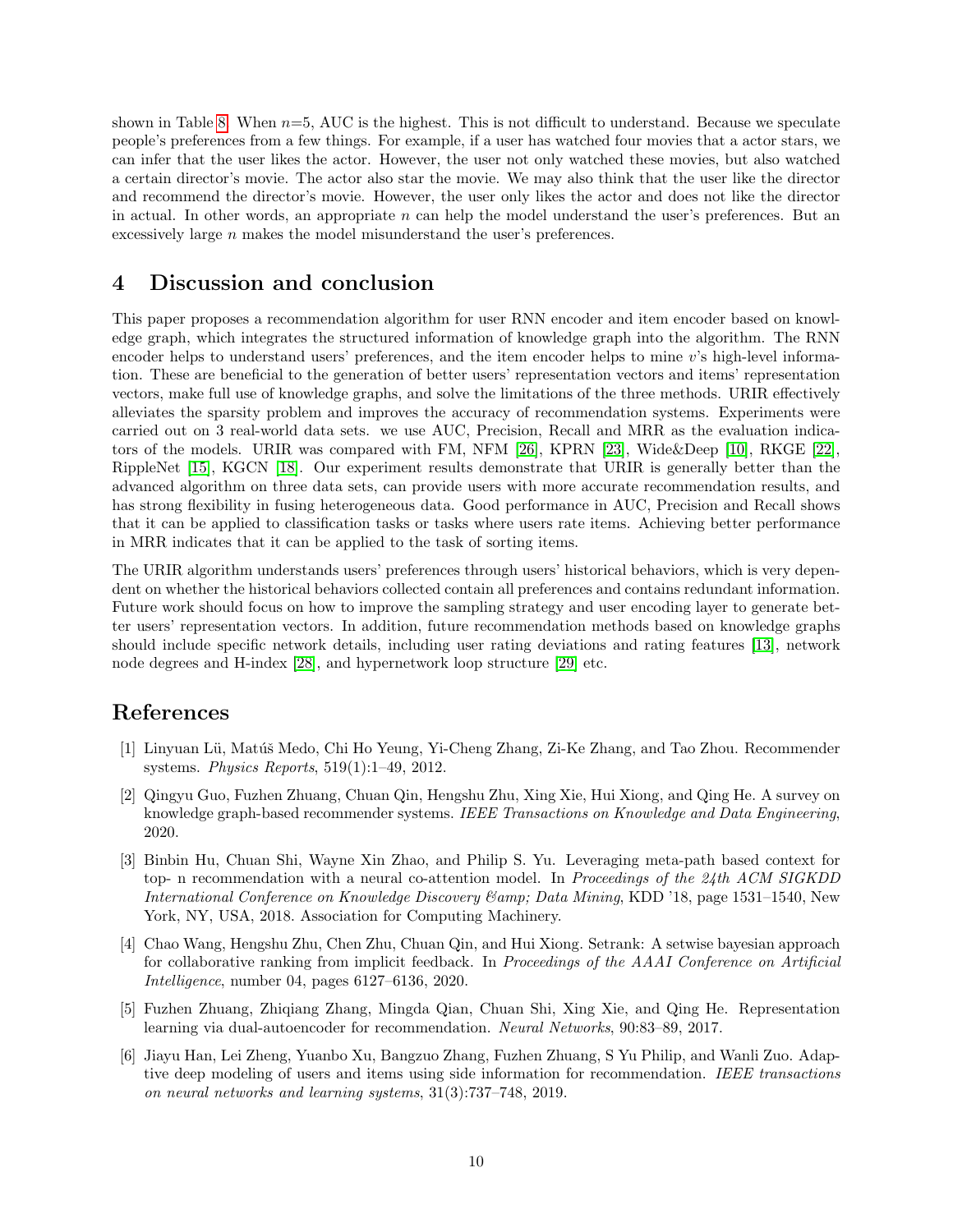- <span id="page-10-0"></span>[7] Yuanbo Xu, Yongjian Yang, Jiayu Han, En Wang, Fuzhen Zhuang, and Hui Xiong. Exploiting the sentimental bias between ratings and reviews for enhancing recommendation. In 2018 IEEE International Conference on Data Mining (ICDM), pages 1356–1361. IEEE, 2018.
- <span id="page-10-1"></span>[8] Hongwei Wang, Jia Wang, Miao Zhao, Jiannong Cao, and Minyi Guo. Joint topic-semantic-aware social recommendation for online voting. In Proceedings of the 2017 ACM on Conference on Information and Knowledge Management, pages 347–356, 2017.
- <span id="page-10-2"></span>[9] Xiangnan He, Lizi Liao, Hanwang Zhang, Liqiang Nie, Xia Hu, and Tat-Seng Chua. Neural collaborative filtering. In Proceedings of the 26th international conference on world wide web, pages 173–182, 2017.
- <span id="page-10-3"></span>[10] Heng-Tze Cheng, Levent Koc, Jeremiah Harmsen, Tal Shaked, Tushar Chandra, Hrishi Aradhye, Glen Anderson, Greg Corrado, Wei Chai, Mustafa Ispir, et al. Wide & deep learning for recommender systems. In Proceedings of the 1st workshop on deep learning for recommender systems, pages 7–10, 2016.
- <span id="page-10-4"></span>[11] Hongwei Wang, Fuzheng Zhang, Min Hou, Xing Xie, Minyi Guo, and Qi Liu. Shine: Signed heterogeneous information network embedding for sentiment link prediction. In Proceedings of the Eleventh ACM International Conference on Web Search and Data Mining, pages 592–600, 2018.
- <span id="page-10-5"></span>[12] Ming-yang Zhou, Rong-qin Xu, Zi-ming Wang, and Hao Liao. A generic bayesian-based framework for enhancing top-n recommender algorithms. Information Sciences, 580:460–477, 2021.
- <span id="page-10-6"></span>[13] Hong-Liang Sun, Kai-Ping Liang, Hao Liao, and Duan-Bing Chen. Evaluating user reputation of online rating systems by rating statistical patterns. Knowledge-Based Systems, 219:106895, 2021.
- <span id="page-10-7"></span>[14] Jin Huang, Wayne Xin Zhao, Hongjian Dou, Ji-Rong Wen, and Edward Y Chang. Improving sequential recommendation with knowledge-enhanced memory networks. In The 41st International ACM SIGIR Conference on Research & Development in Information Retrieval, pages 505–514, 2018.
- <span id="page-10-8"></span>[15] Hongwei Wang, Fuzheng Zhang, Jialin Wang, Miao Zhao, Wenjie Li, Xing Xie, and Minyi Guo. Ripplenet: Propagating user preferences on the knowledge graph for recommender systems. In Proceedings of the 27th ACM International Conference on Information and Knowledge Management, pages 417–426, 2018.
- <span id="page-10-9"></span>[16] Xiao Yu, Xiang Ren, Yizhou Sun, Quanquan Gu, Bradley Sturt, Urvashi Khandelwal, Brandon Norick, and Jiawei Han. Personalized entity recommendation: A heterogeneous information network approach. In Proceedings of the 7th ACM international conference on Web search and data mining, pages 283–292, 2014.
- <span id="page-10-10"></span>[17] Fuzheng Zhang, Nicholas Jing Yuan, Defu Lian, Xing Xie, and Wei-Ying Ma. Collaborative knowledge base embedding for recommender systems. In Proceedings of the 22nd ACM SIGKDD international conference on knowledge discovery and data mining, pages 353–362, 2016.
- <span id="page-10-11"></span>[18] Hongwei Wang, Miao Zhao, Xing Xie, Wenjie Li, and Minyi Guo. Knowledge graph convolutional networks for recommender systems. corr abs/1904.12575 (2019). arXiv preprint arXiv:1904.12575, 2019.
- <span id="page-10-12"></span>[19] Thomas N Kipf and Max Welling. Semi-supervised classification with graph convolutional networks. arXiv preprint arXiv:1609.02907, 2016.
- <span id="page-10-13"></span>[20] Xiang Wang, Xiangnan He, Yixin Cao, Meng Liu, and Tat-Seng Chua. Kgat: Knowledge graph attention network for recommendation. In Proceedings of the 25th ACM SIGKDD International Conference on Knowledge Discovery & Data Mining, pages 950–958, 2019.
- <span id="page-10-14"></span>[21] Hongwei Wang, Fuzheng Zhang, Xing Xie, and Minyi Guo. Dkn: Deep knowledge-aware network for news recommendation. In Proceedings of the 2018 world wide web conference, pages 1835–1844, 2018.
- <span id="page-10-15"></span>[22] Zhu Sun, Jie Yang, Jie Zhang, Alessandro Bozzon, Long-Kai Huang, and Chi Xu. Recurrent knowledge graph embedding for effective recommendation. In Proceedings of the 12th ACM Conference on Recommender Systems, pages 297–305, 2018.